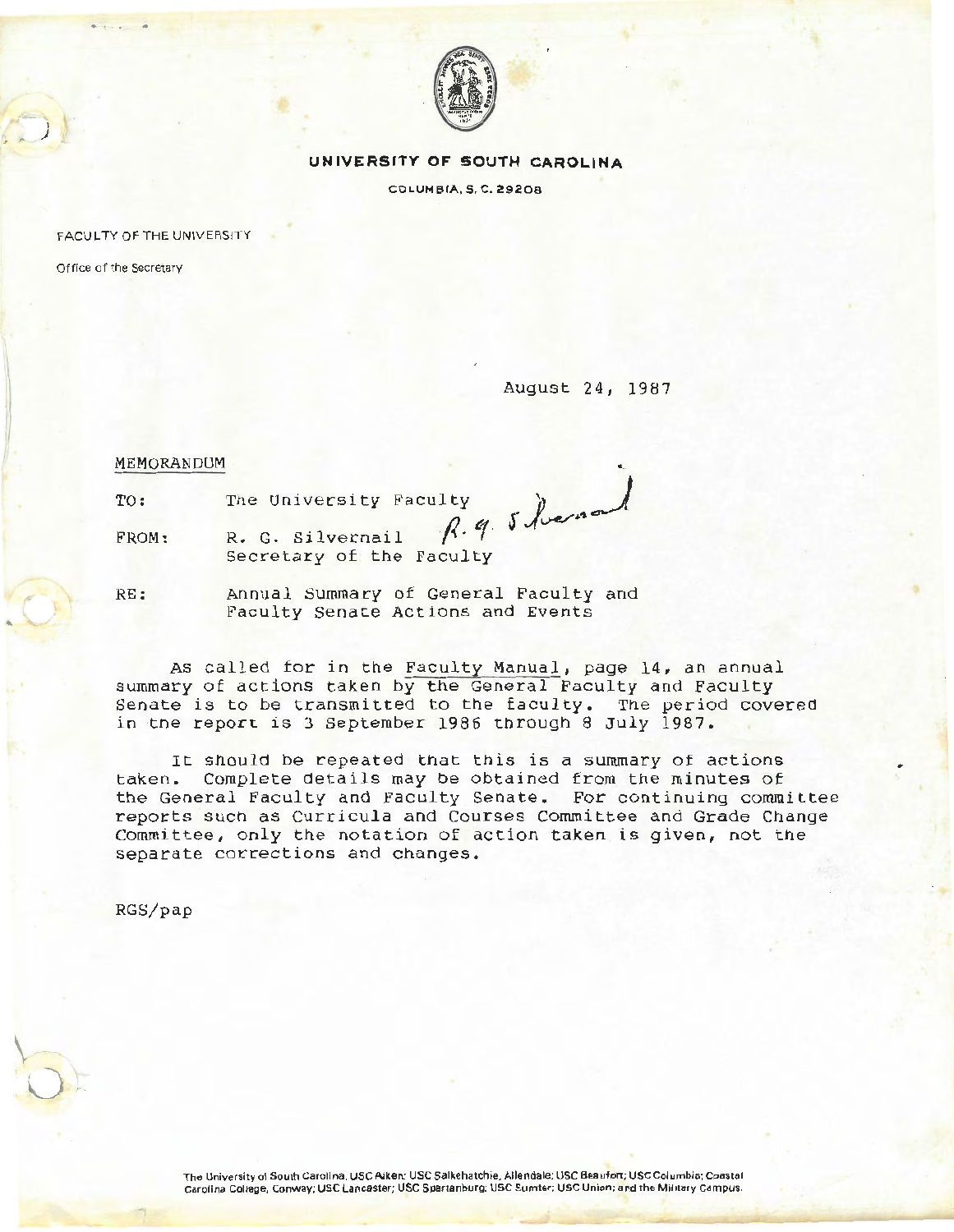SUMMARY - GENERAL FACULTY AND FACULTY S8NATE ACTIONS AND EVENTS ACADEMIC YEAR 1986-1987

GENERAL FACULTY MEETING - September 3, 1986

- President Holderman announced that Clemson University, the Medical University of South Carolina and the University of South Carolina through their presidents had issued a challenge to the state leadership in the form of a proposed Research Investment Act. The RIA is a five-year plan to improve higher education opportunities, a higher quality of life for South Carolinians and real jobs with sustained economic growth in the state. This plan calls for about \$250 million over a five-year period concentrating in the area of trade and economic development, advanced science and technology, mass comunication and information management and education.
- President Holderman also spoke of the role of the humanities, the arts and social sciences in the university. He said "Without liberal arts education, we are not a university, we are just a group of professional schools strung together for the purpose of offering technical and professional degrees. Our commitment is to be a university truly worthy of the name; to be an institution in which the breadth of the individual is the defining characteristic; breadth combined with depth in a particular field. Our best graduates are those who manage to work those two specific ingredients together."
- President Holderman answered several questions from the faculty wherein he noted that he recognized a need for more funds for the library, an increase in the salaries of the faculty and more space for the Art Department.

FACULTY SENATE MEETING - September 3, 1986

l \....-

- Provost Borkowski reported on promotion stipends for faculty, issues being studied by the Task Forces of the Commission on Higher Education; and the possibility of federal funding for a major science research complex.
- Professor John Herr, Biology, was nominated to fill a threeyear term on the Faculty Advisory Committee.
- Approved as distributed, the report of the Grade Change Committee.
- The Curricula and Courses Committee withdrew Section I, a new degree program in Sports Administration after a motion by the Department *oE* History was approved asking for its withdrawal. Section II was approved.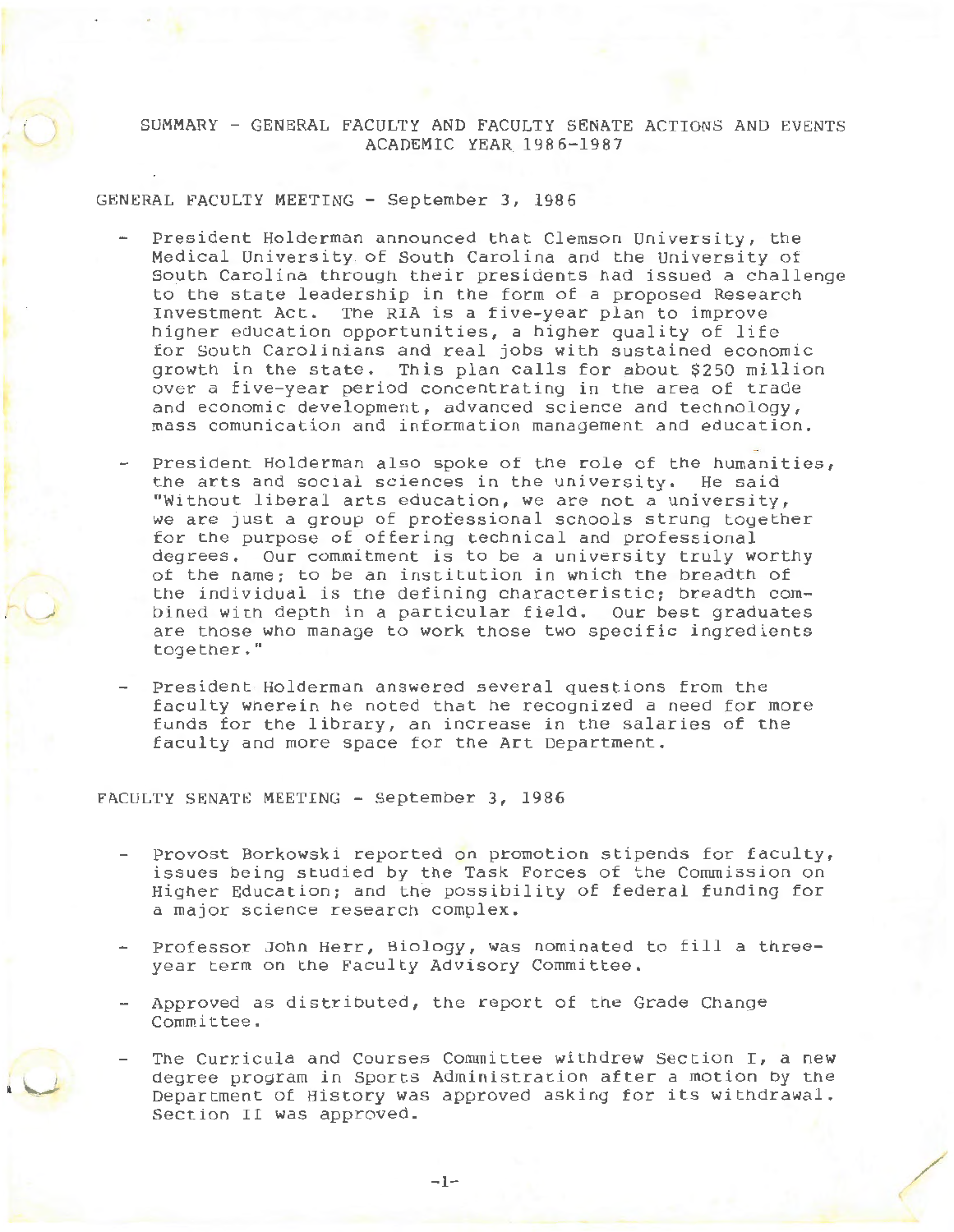- Professor Richard Silvernail, Geography, was nominated as secretary-elect and Professors Rufus Fellers, Engineering, and Gunther Holst, Foreign Languages, were nominated as chairmanelect of the Senate.
- It was announced tnat a special meeting would be held on September 11th at which time both the Democratic and Republican candidates for governor or their representatives would speak to the faculty on the future of higher education in Soutn Carolina.
- Professor John Herr, Biology, was declared elected to a threeyear term on the Faculty Advisory Committee.
- Professor Richard Silvernail was re-elected Secretary of the Faculty Senate. It was announced that the election of a new chairman would be held at the October Senate meeting.

## FACULTY.SENATE MEETING - October 3, 1986

- President Holderman reported that the University was a strong candidate for a \$16,000,000 grant for developing a science research complex; his concern about the release of information on faculty salaries under the Freedom of Information Act; and on the future of the Research Investment Act which was still being actively supported by the University, Clemson University, and tne Medical University of south Carolina.
- The report of the Grade Change Committee was adopted as presented.
- The Faculty Welfare Committte's resolution to endorse and support Senate Bill #487 pertaining to an optional retirement program and a choice of options by faculty with five or fewer years of service as well as offering the choice to new faculty was approved.
- Tne Committee on Curricula and Courses report which included the B.S. degree in Sports Administration as well as a handout was adopted as amended.
- The Faculty Advisory Committee reported on several items being studied by the task forces of the Commission on Higher Education which affect the University.
- The Admissions Committee reported that undergraduates would be notified of their acceptance by February 15th.
- A ballot was distributed to all members in attendance for the position of chairman-elect. Professor Rufus Fellers, Engineering, was declared elected.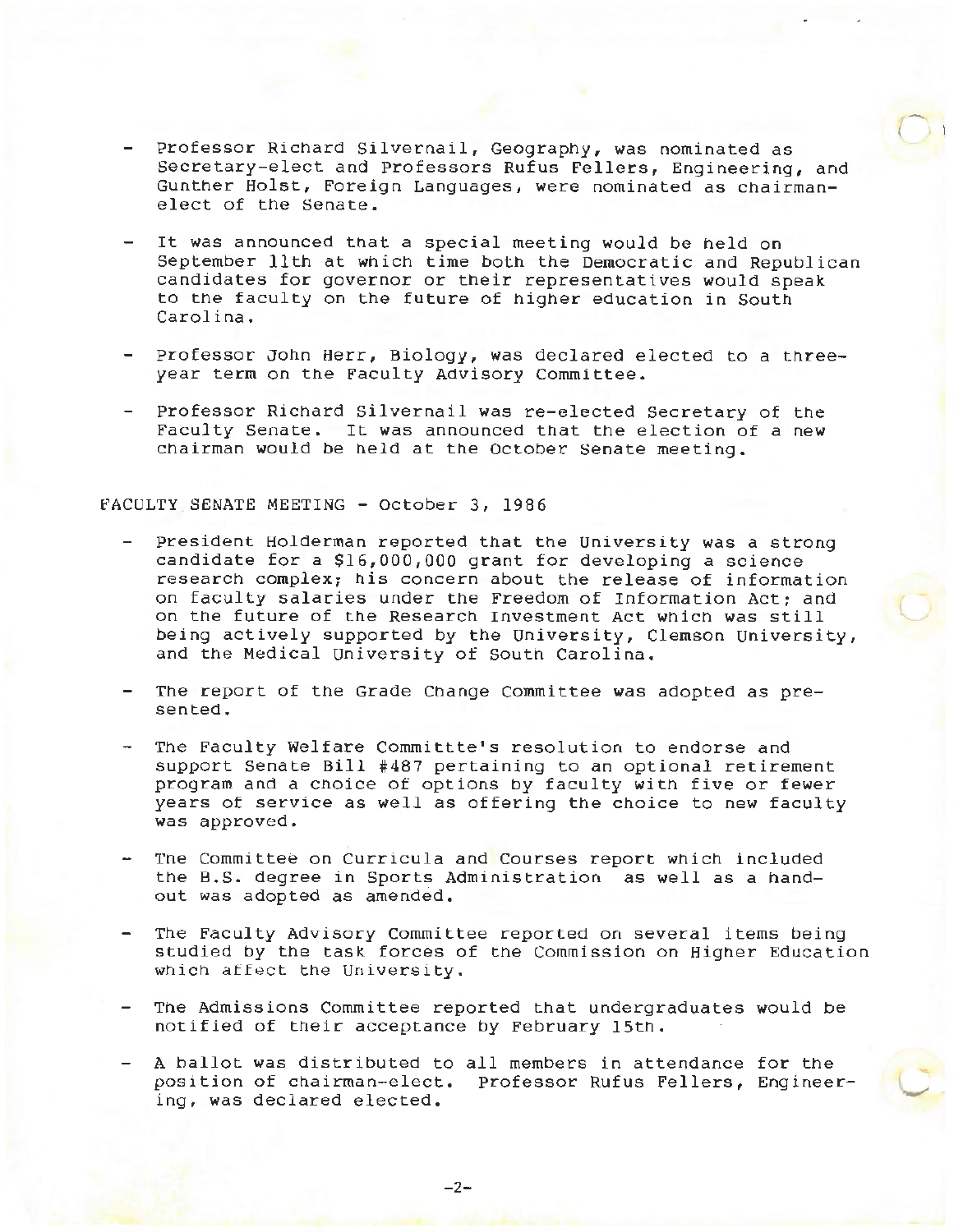## FACULTY SENATE MEETING - November 5, 1986

- President Holderman reported on salary questions raised by the Freedom of Information Act; the visibility to attract outside support by the University; and also on the tangible results of non-state monies to the University.
- The Faculty Senate Steering Committee's motion to amend the Elements of the Student Contract for the Provisional Year Program as follows: "5. A student who withdraws from the Provisional Year Program for legitimate medical reasons may be permitted to return to complete the program. Both medical withdrawal and reinstatement must be approved by the College Committee on Scholastic Standards and Petitions." was approved.
- The Steering Committee's motion to establish the Provisional Year Program as an approved program in the College of Applied Professional Sciences as mandated by the Faculty Senate in February 1984 was referred by a substitute.motion back to the committee for additional data.
- The report of the Grade Change Committee was approved; and the Courses and Curricula Committee's report which was composed of experimental courses was presented for the Senate's information.
- The Faculty Advisory Committee provided an update to the earlier report on the Commission on Higher Education Task Force dealing with admissions, standards, and assessment.
- The Secretary announced that the last date for action on items to be incorporated into the new catalog will be the May 1987 meeting.
- The Safko/Becker motion as follows: "That the chairman of the Faculty Senate through an appropriate standing or newly created committee assure the faculty, in cooperation with the administration, *ot* a direct and active participation in the setting of priorities for the University. These decisions should involve at least the expenditure of monies and guidelines for faculty salaries. The Chairman of the Faculty Senate shall intorm the Senate of the workings of the committee no less than twice a year." was referred to the Faculty Advisory Committee by the Chair.

FACULTY SENATE MEETING - December 3, 1986



 $\circ$ 

Provost Borkowski reported on the budget reduction problem; the availability of information on university expenditures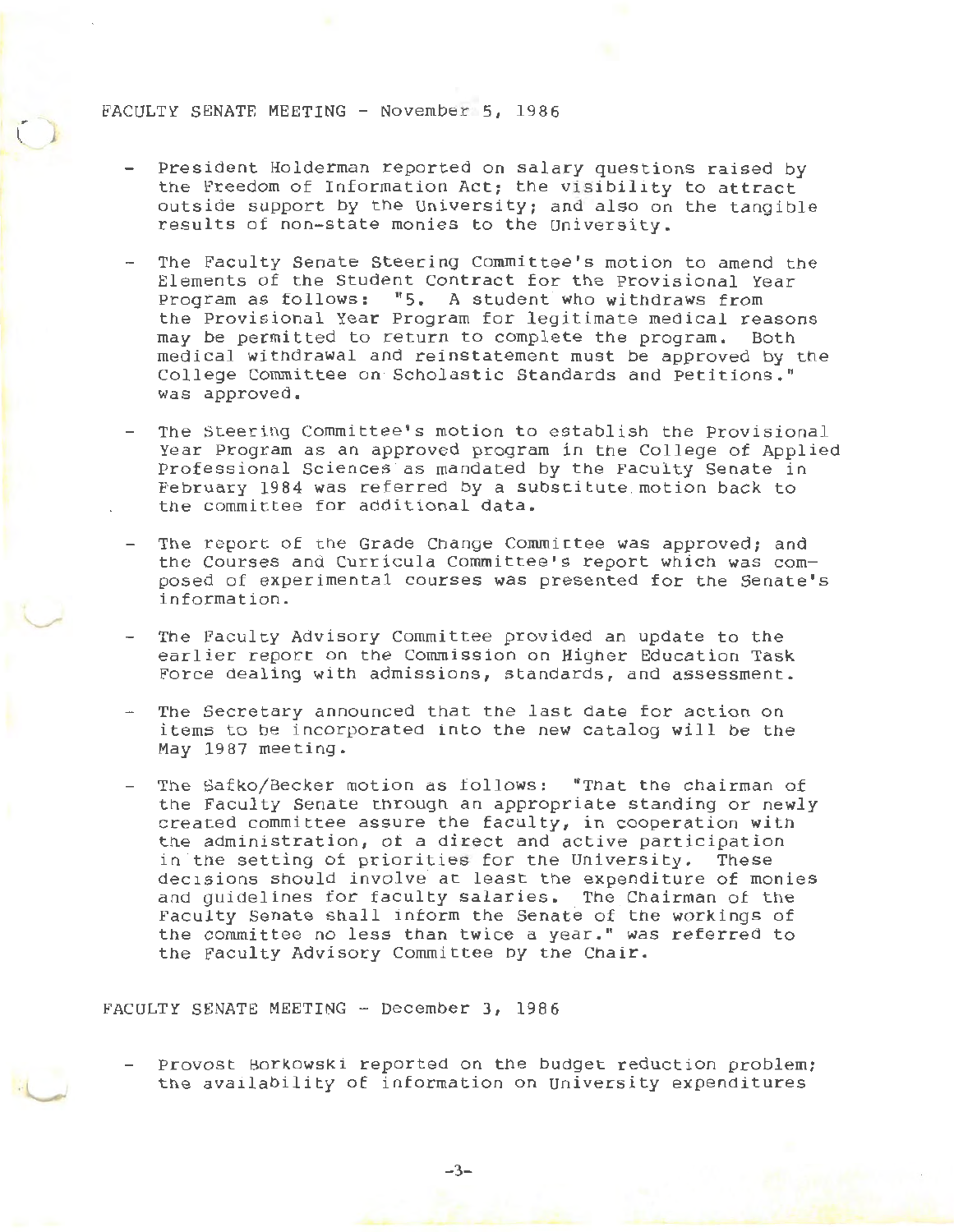to the press as approved by the Board of Trustees; and tne status of the Commission on Higher Education's recommendations which affect areas such as admission policies and evaluations.

- The Faculty senate Steering Committee nominated Professor Eddie Gaffney, Applied Professional Sciences, to fill a one semester term on the Student Affairs Committee.
- The Steering Committee's recommendation to establish the Provisional Year as a permanent program in the College of Applied Professional Sciences was approved by voice vote.
- The Grade Change Committee's report was approved as was the Committee on Curricula and Courses report as amended along with a handout. This included a delay in implementing the Core Curriculum to Fall 1988.
- The Faculty Advisory Committee and the Admissions Committee presented a resolution requesting tne University administration's representatives to express our strongest concerns for the continuation of these respected faculty responsibilities and privileges and express our strongest and gravest objections to any efforts on the part of the South Carolina Commission on Higher Education to have any external bodies determine standards for admission of, retention of, and assessment of the people *ot* Soutn Carolina, and other states and countries, who may wisn to attend the University of South Carolina." This resolution was approved by unanimous voice vote.
- Tne updated Faculty Manual which includes policy items which have been approved, editorial changes--including gender references, and tactual changes such as dates and telephone numbers--was approved.
- The Faculty Advisory Committee reported on its role and charges relative to financial governance of the University.
- The Faculty Welfare Committee stated it is making progress on the question of faculty benefits and that a questionnaire would be sent to all faculty regarding their opinions on benefits. The committee is also investigating the question of faculty salaries.
- A motion was made and approved requesting tne Library Committee to prepare a library status report including the Committee's recommendation for future development of the Library's resources.
- Professor Eddie Gaffney, Applied Professional Sciences, was declared elected to a one semester term on the Student Affairs Committee.

 $\cup$ 

 $-4-$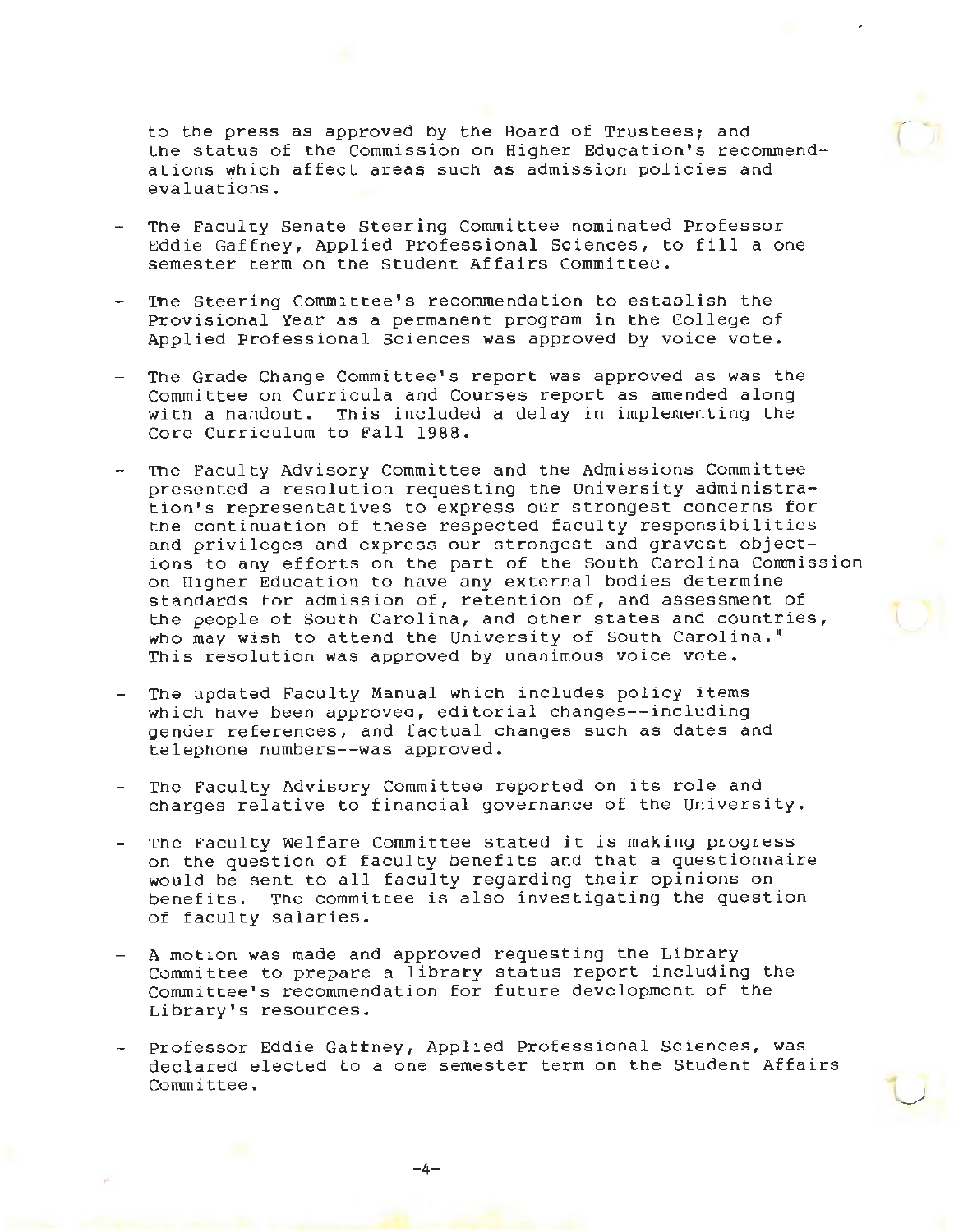## FACULTY SENATE MEETING - February 4, 1987

)

- President Holderman discussed the University's appropriations for FY 87 and tne proposed appropriations for FY 88.
- The Faculty Senate Steering Committee announced it was preparing a slate of nominations for vacancies on faculty committees. The committee also stated they would follow a policy of making known to the Senate at the first available meeting of a committee vacancy and that the Committee will make nominations and request additional nominations from the floor at the next Faculty Senate meeting. The Committee also informed the Senate that at the next Faculty Senate meeting they would recommend the establishment of a standing committee of tne Faculty Senate for a Committee on Libraries.
- The Grade Change Committee and the Curricula and Courses Committee's report was approved as distributed.
- A change in admission and progression requirements for the College of Education and the College ot Business Administration was presented by the Scholastic Standards and Petitions Committee.
- The University Library Advisory Committee presented their report on the current status of the library. A motion was then approved to have representatives *ot* the Administration respond to this report with some plans to reverse these trends.
- The Athletic Advisory Committee reported on some statistics showing the academic progress of tne University's student atnletes.

FACULTY SENATE MEETING - March 4, 1987

- President Holderman reported on the status of the proposed budget for 1987-88.
- Provost Borkowski responded to the motion requesting representives of tne administration to respond to the Library Committee report with recommendations to reverse these trends.
- The Senate was informed of one year vacancies on the Student Organization Judicial Board and the Student Organization Judicial Appeal Board.
- The Faculty Senate Steering Committee presented its slate of nominations to till vacancies on faculty committees and also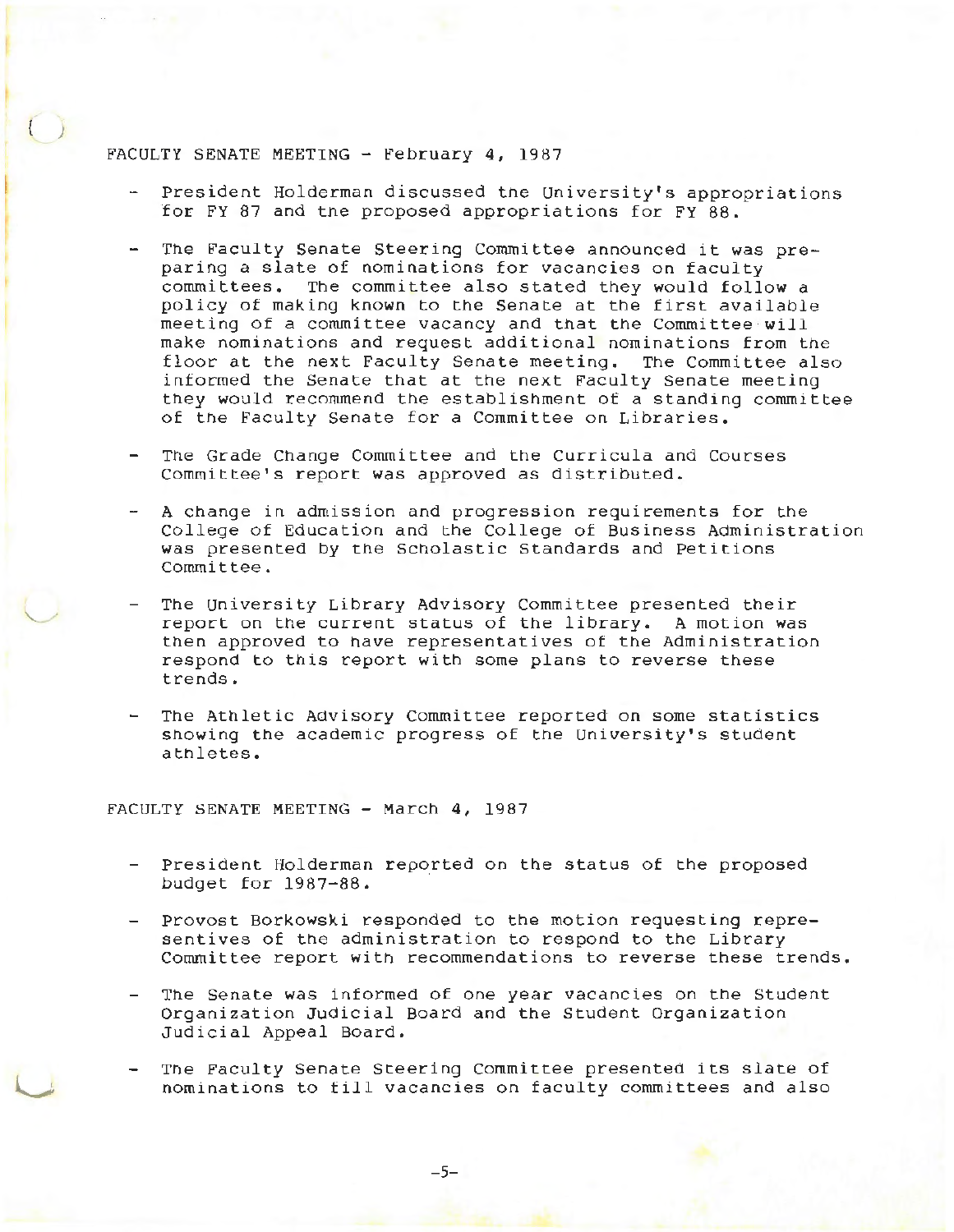appointment of committee members. The Steering Committee's  $r$  recommendation for the establishment of a new Library Committee was passed by voice vote.

The Grade Change Committee's report was approved. The Committee on Curricula and Courses report was approved as amended. Section III, Department of Foreign Languages, curriculum change was withdrawn and will be resubmitted at the next Senate meeting.

Tne Committee's amendment to the Core Curriculum to modify the Humanities and social Sciences component to read: "C) HUMAN-ITIES AND SOCIAL SCIENCES -- twelve credits, with at least two fields represented." was approved.

- The Scholastic Standards and Petitions Committee presented the College of Journalism's new requirement that all students entering the program must take the USC English Writing Proficiency Test.
- The Student-Faculty Relations Committee presented the Student Discipline System document as amended. The document was approved by voice vote.
- There being no further nominations for committee vacancies the Steering Committee's nominees were declared elected.

FACULTY SENATE MEETING - April 1, 1987

- The President reported on the current status of the budget along with a handout entitled "Funding Comparison."
- It was announced that the Student Discipline document had been sent to the Administration tor implementation.
- Professor David Cowart, English, was appointed to the Student organization Judicial Board and Professor David Lawrence, Geology, to the Student Organization Judicial Appeal Board.
- The Steering Committee presented the following nominees to the new Faculty Committee on Libraries: Daniel Barron, Library and Information Science; Matthew Bruccoli, English; Benjamin Gimarc, Chemistry; John Herr, Biology; Charles Mack, History; and Oliver Wood, Business Administration.

The following names were placed in nomination from the floor: Owen Connelly, History; James Keith, Health; Willard Sharp, Geology; Rudy Jones, Physics; JoAnne Herman, Nursing; William Nolte, English; and Heidi Mills, English. A mailout ballot was sent to all faculty.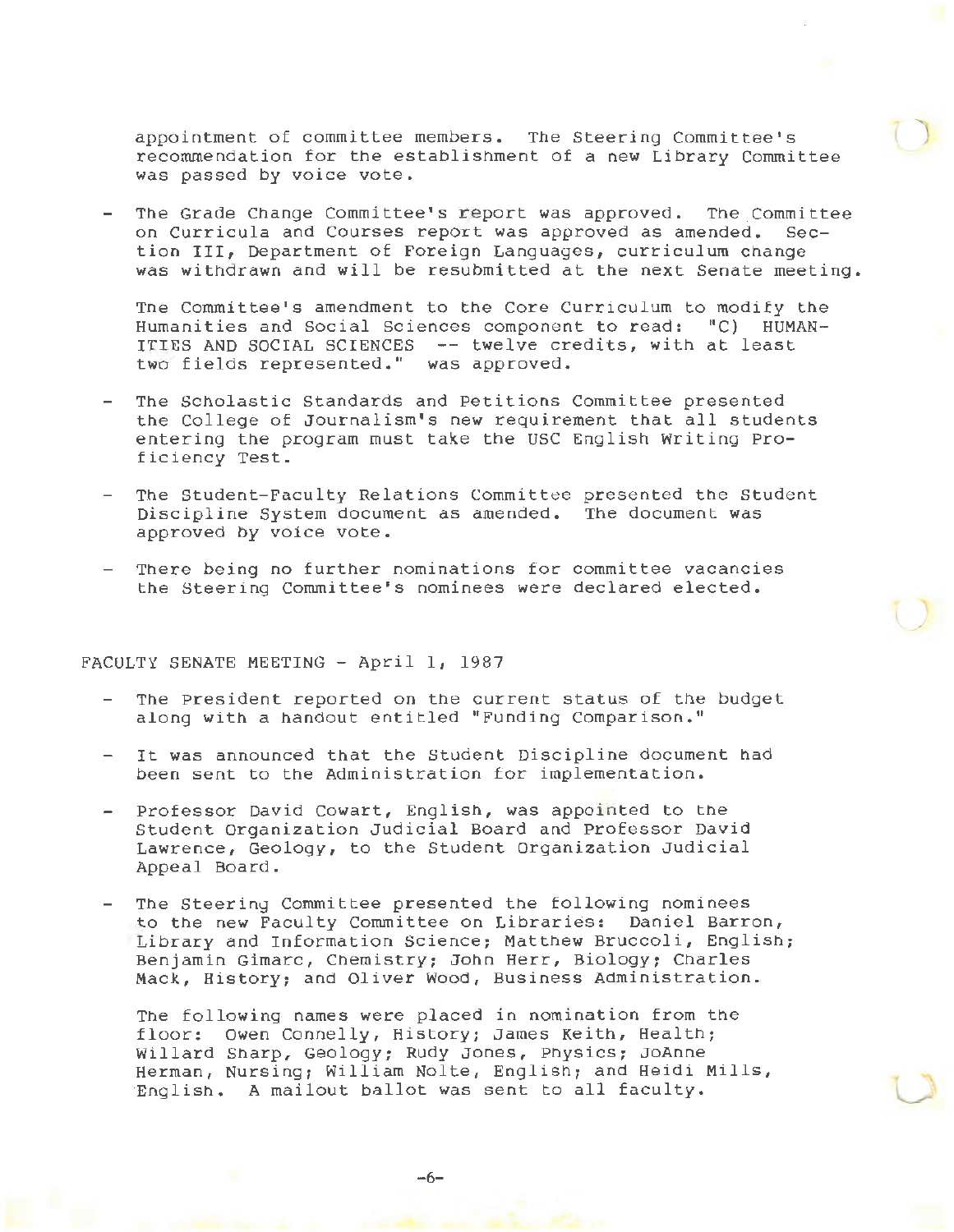- The report of the Grade Change Committee was approved as was the Committee on Curricula and Courses report as amended. The Committee's amendment to the Core Curriculum to modify the Numerical and Analytical Reasoning component to read: "NUMERICAL AND ANALYTICAL REASONING -- six hours, three hours of Mathematics at the level of 120 or higher and three additional hours from either Mathematics at the level of 120 or higher, computer science, statistics, or philosophy  $(110, 111)$ ." was not approved.
- The Faculty Advisory Committee's proposal to establish a Faculty Budget Committee was approved.
- The Department of History moved the following motion to rescind the amendment of the Humanities and Social Sciences component of the core curriculum.

GENERAL FACULTY MEETING - May 5, 1987

*c* 

u

- President Holderman reported that the administration was attempting to increase faculty salaries by a 4% average and that he was "cautiously optimistic" about the financial future of the university.
- President Holderman announced the awards received by Professors David Cowart (English), Bruce Dunlap (Chemistry), Ross Roy (English}, Anthony Huang (Biology), Donald Puchala, (Government and International Studies), Margaret Reese (Math), Sam Greenly (Beaufort-Psychology) and Lyle Campbell (Spartanburg - Science and Math).

FACULTY SENATE MEETING - May 5, 1987

- Provost Borkowski responded to questions concerning the new summer scnedule.
- The following vacancies on committees were announced: Grievance Committee - a one year term; Curricula and Courses Committee - a two-year term and a one-year term; Academic Responsibility Committee - two one-year terms.
- The following nominees were elected to the new Faculty Committee on Libraries: Professor Daniel Barron, College of Library and Information Science: Professor Matthew Bruccoli, Department of English: Professor Benjamin Gimarc, Department of Chemistry; Professor John Herr, Department of Biology; and Professor Oliver Wood, College of Business Administration. A run-off election for the sixth position